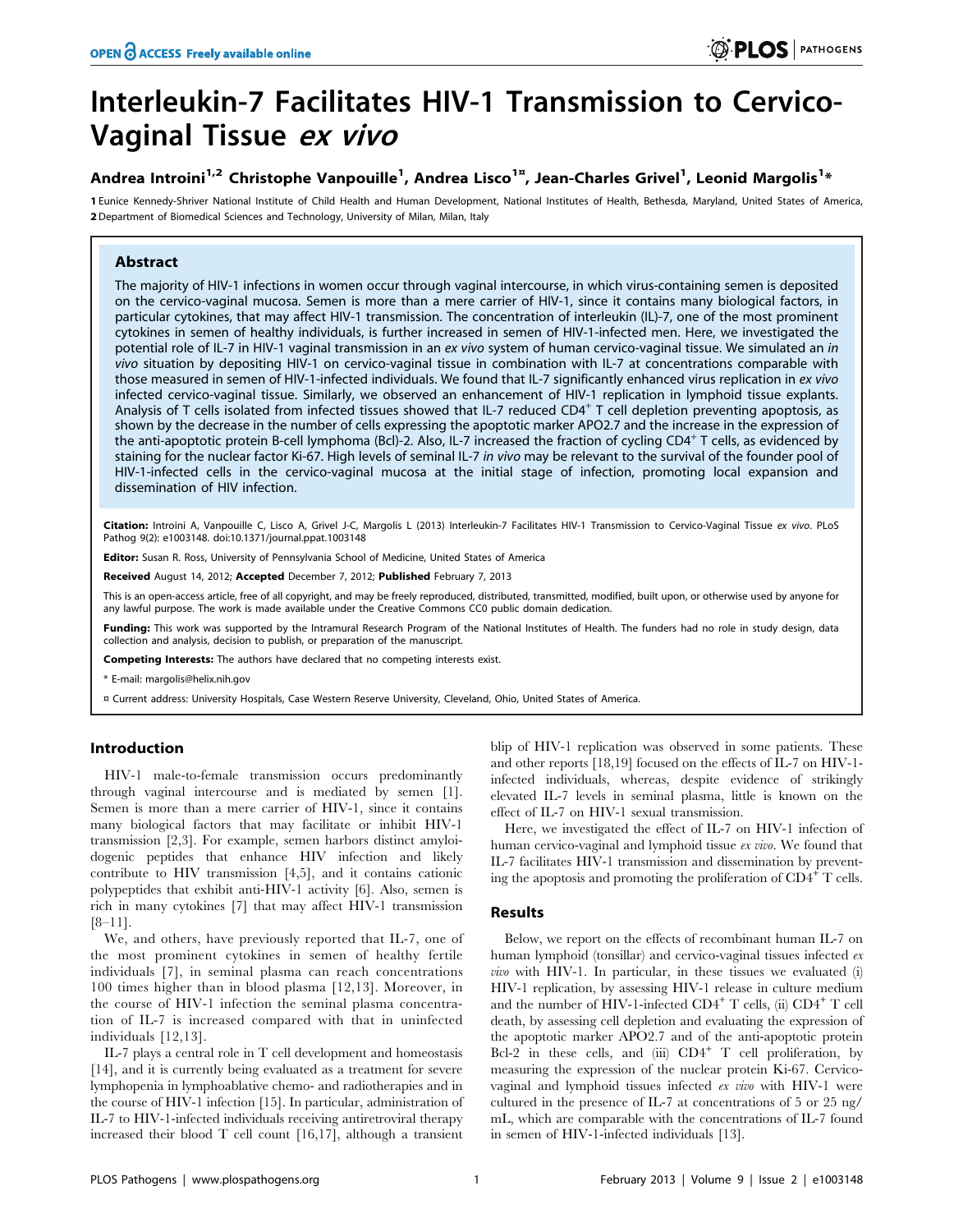## Author Summary

Male-to-female HIV-1 transmission occurs predominantly through vaginal intercourse when the virus is transmitted with seminal fluid. The identification of the determinants of HIV-1 transmission to the female lower genital tract is of pivotal importance for understanding the basic mechanisms of HIV-1 infection. This understanding is necessary for the development of new strategies to prevent or contain this infection. Semen of HIV-1-infected individuals is highly enriched with IL-7, a crucial cytokine for the life cycle of  $CD4^+$  T cells, the primary target of HIV-1. Here, we utilized a system of human cervico-vaginal and lymphoid tissues ex vivo to study the effect of IL-7 on HIV-1 transmission and dissemination. Our results show that IL-7 at concentrations comparable to those found in semen of HIV-1-infected individuals enhanced HIV-1 replication by preventing the death and by stimulating the proliferation of CD4<sup>+</sup> T cells. This allows sustained viral production by infected cells and provides new cellular targets for propagation of infection. The concentration of IL-7 in semen of HIV-1-infected men may be a key determinant of the efficiency of HIV-1 transmission to an uninfected female partner through vaginal intercourse.

# IL-7 enhances replication of laboratory strains and primary isolates of HIV-1 in human lymphoid and cervicovaginal tissues ex vivo

IL-7 enhanced replication of HIV-1 isolates in lymphoid tissues infected ex vivo compared with donor-matched infected control tissues not exposed to IL-7. This enhancement was dosedependent. Figure 1 (A, B) demonstrates the increase in replication of two prototypical CCR5- (R5) and CXCR4-utilizing (X4) HIV-1 strains,  $HIV-1<sub>BaL</sub>$  and  $HIV-1<sub>LAL04</sub>$ , in tissues treated with 5 and 25 ng/mL of IL-7. Figure 1 (C–F) demonstrates a similar phenomenon for the primary isolates HIV-196USSN20 (clade A utilizing both CCR5 and CXCR4), HIV-197USNG30 (clade C utilizing CCR5), HIV-196USNG31 (clade C utilizing both CCR5 and CXCR4), and HIV- $1_{\text{ME1}}$  (clade B utilizing CCR5). The absolute cumulative production of HIV-1 in controls varied in tissues from different donors and on average was  $12.7\pm3.1$  ng/mL for HIV- $1_{\text{LAI.04}}$  and  $7.3\pm0.9$  ng/mL for HIV- $1_{\text{BaL}}$ . For primary isolates, HIV-1 production was on average  $25.0 \pm 4.6$  ng/mL,  $3.9\pm0.4$  ng/mL,  $0.4\pm0.1$  ng/mL, and  $3.1\pm0.5$  ng/mL for HIV- $1_{96USSN20}$ , HIV- $1_{97USNG30}$ , HIV- $1_{96USNG31}$ , and HIV- $1_{ME1}$ , respectively.

On average, IL-7 5 ng/mL significantly enhanced the production of HIV-1<sub>LAL04</sub> 2.8 $\pm$ 0.3 fold (n = 3, p < 0.01). The production of HIV-1 $_{\text{BaL}}$  was increased as well (1.7 $\pm$ 0.3 fold), but did not reach statistical significance ( $n=3$ ,  $p=0.094$ ) (Figure 1G). IL-7 5 ng/mL enhanced the replication of primary isolates  $1.7\pm0.1$ fold,  $1.4\pm0.1$  fold, and  $1.4\pm0.1$  fold for HIV- $1_{96USSN20}$ , HIV- $1_{97USNG30}$ , and HIV- $1_{ME1}$ , respectively  $(n=7, p<0.05)$ . The production of HIV-1<sub>96USNG31</sub> was also increased (1.6 $\pm$ 0.4 fold), but did not reach statistical significance  $(n=7, p=0.153)$ (Figure 1G). There was a statistically significant increase in replication of all tested HIV-1 variants in tissues treated with IL-7 25 ng/mL: the increase was  $10.8 \pm 1.8$  fold for HIV-1<sub>LAL04</sub> (n = 13,  $p<0.001$ ), and  $4.4\pm0.9$  fold for HIV-1<sub>BaL</sub> (n = 9,  $p<0.001$ ) (Figure 1G), and, for primary isolates, the increase was  $4.4 \pm 0.6$ fold,  $2.2 \pm 0.3$  fold,  $4.3 \pm 0.5$  fold, and  $2.7 \pm 0.5$  fold for HIV- $1_{96USSN20}$ , HIV- $1_{97USNG30}$ , HIV- $1_{96USNG31}$ , and HIV- $1_{ME1}$ , respectively ( $n = 7$ ,  $p < 0.005$ ) (Figure 1G).

Also, a similar IL-7-mediated enhancement of HIV-1 replication was observed when viral inoculum was diluted 100 fold. In these experiments, the average cumulative production of HIV- $1_{\text{LAI}.04}$  and  $\text{HIV-1}_{\text{BaL}}$  in untreated lymphoid tissues was  $4.1\pm2.2$  ng/mL and  $2.7\pm1.3$  ng/mL, respectively. In lymphoid tissues treated with IL-7 25 ng/mL HIV-1 replication increased 10.6±3.4 fold for HIV-1<sub>LAI.04</sub> ( $n = 6$ ,  $p < 0.001$ ), and 4.2±2.0 fold for HIV-1<sub>BaL</sub> ( $n = 6$ ,  $p < 0.05$ ). A similar increase was observed when HIV-1 viral stock was mixed with seminal fluid diluted 10 fold to diminish its in vitro toxicity  $[20-22]$ , and then applied to lymphoid tissue blocks. IL-7 25 ng/mL increased replication of HIV- $1_{\text{LAL04}}$  and HIV- $1_{\text{Bal}}$  7.4 $\pm$ 1.4 fold and 5.4 $\pm$ 1.2 fold, respectively ( $n = 3$ ,  $p < 0.05$ ).

Consistent with the enhancement of HIV-1 replication, IL-7 increased the number of HIV-1-infected CD4<sup>+</sup> T cells, as revealed by flow cytometry of tissue T cells stained intracellularly for HIV-1  $\rm p24_{\rm{gag}}$  (Figure 2 A, B). As we previously described [23], to analyze  $CD4^+$  T cells we gated on  $CD8^-$  T cells to account for HIV-1induced down-regulation of CD4. On average, IL-7 25 ng/mL increased the number of HIV-1-infected  $CD4^+$  (CD8<sup>-</sup> p24 $_{\text{gag}}^+$ ) T cells in  $HIV-I<sub>LAI.04</sub>$ - and  $HIV-I<sub>BaL</sub>$ -infected lymphoid tissues  $4.1\pm0.4$  fold and  $7.7\pm1.8$  fold, respectively, on day 9 post infection ( $n=8$  and 6,  $p<0.001$ ) (Figure 2B).

Also, IL-7 enhanced HIV-1 $_{\text{Bal}}$  replication in human cervicovaginal tissues, which predominantly support productive infection of R5 rather than X4 HIV-1 variants [24]. This enhancement was first observed on day 9 post infection and became more prominent on day 12 (Figure 3A). On average, IL-7 25 ng/mL increased the production of HIV-1<sub>BaL</sub> 5.5 $\pm$ 1.4 fold (n = 5, p<0.01). IL-7 5 ng/ mL increased HIV-1 $_{\text{BaL}}$  production 2.1 $\pm$ 0.5 fold, but this increase did not reach statistical significance ( $n = 5$ ,  $p = 0.129$ ) (Figure 3B). The IL-7-mediated enhancement of HIV-1 replication was consistent for cervico-vaginal tissues from different donors and was observed even for a tissue in which  $HIV-I<sub>BaL</sub>$  replication without IL-7 was as small as 75 pg/mL.

As with lymphoid tissues, IL-7 increased the number of HIV-1 infected CD4<sup>+</sup> T cells in cervico-vaginal tissues infected with HIV- $1_{\text{Bal}}$ , as revealed by flow cytometry of tissue T cells stained intracellularly for HIV-1  $p24_{\text{gag}}$  (Figure 3C). On average, IL-7 25 ng/mL increased the fractions of HIV-1-infected  $CD4^+$  (CD8<sup>-</sup>  $p24_{\text{gag}}^{+}$  T cells 3.0±0.9 fold on day 9 post infection  $(n=5,$  $p<0.05$ ).

In the above-described experiments, IL-7 was present throughout the entire culture period. Next, we investigated whether a short exposure of tissue to IL-7 was sufficient to enhance HIV-1 replication. In lymphoid tissues treated overnight with IL-7 25 ng/ mL prior to infection with  $HIV-I<sub>LAI.04</sub>$  and subsequently cultured in the absence of IL-7, HIV-1 replication was increased on average  $3.1\pm0.6$  fold  $(n=4, p<0.05)$  (Figure 4). In lymphoid tissues pre-treated overnight with IL-7 and cultured in the presence of IL-7 until day 3 post infection,  $HIV-I<sub>LAL04</sub>$  replication was increased  $6.3 \pm 1.4$  fold (n = 4, p < 0.01) (Figure 4). Similar experiments performed with HIV-1 $_{\text{BaL}}$  resulted in 1.6±0.2 fold increase ( $n = 5$ ,  $p < 0.05$ ) in viral replication when tissues were pre treated with IL-7 and then cultured without IL-7, and  $2.8\pm0.8$ fold increase ( $n = 5$ ,  $p < 0.05$ ) when tissues were pre treated with IL-7 and then cultured in the presence of IL-7 until day 3 post infection (Figure 4).

# IL-7 prevents the death and stimulates the proliferation of CD4<sup>+</sup> T cells in HIV-1-infected tissues

We evaluated the effect of IL-7 on the size of the fraction of tissue  $CD4^+$  T cells by enumerating these cells in HIV-1-infected lymphoid tissues treated with IL-7 and in donor-matched infected untreated tissues with flow cytometry [25,26]. HIV-1 depletes CD4<sup>+</sup> T cells: on average, relative to uninfected donor-matched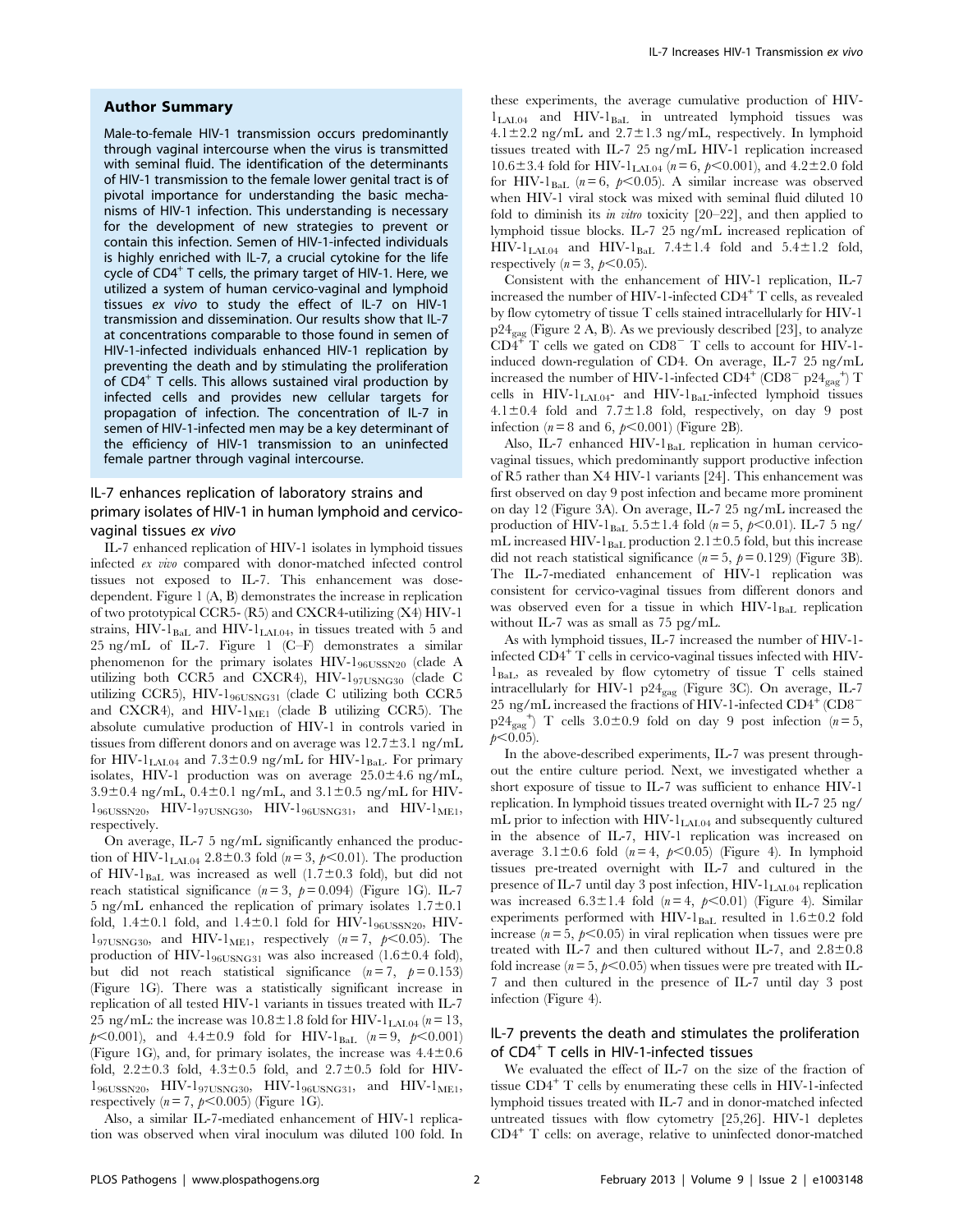

Figure 1. IL-7 enhances HIV-1 production in lymphoid tissue explants. Donor-matched lymphoid tissue blocks were inoculated with an X4 or R5 HIV-1 variant, HIV-1<sub>LAI.04</sub> and HIV-1<sub>BaL</sub> respectively, or with the primary isolates HIV-1<sub>96USSN20</sub> (R5/X4 clade A), HIV-1<sub>97USNG30</sub> (R5 clade C), HIV- $1_{96USNG31}$  (R5/X4 clade C), and HIV-1<sub>ME1</sub> (R5 clade B) and cultured for 9 or 12 days in the absence or presence of recombinant human IL-7 5 or 25 ng/ mL. HIV-1 replication was monitored from measurements of HIV-1 p24<sub>gag</sub> accumulated in culture media over 3-days periods. Presented are kinetics of the release of HIV-1 p24<sub>gag</sub> in culture media of tissue blocks inoculated with HIV-1<sub>LAI.04</sub> (A), HIV-1<sub>BaL</sub> (B), and primary isolates (C–F) from representative donors. Each point represents pooled viral release from 27 tissue blocks over 3-days periods. (G) Presented are the average increases in the cumulative release of HIV-1 p24<sub>gag</sub> in culture media of tissue blocks infected with different HIV-1 variants and treated with IL-7 5 ng/mL (n = 3– 7) or 25 ng/mL ( $n = 7-13$ ) compared with infected untreated donor-matched tissue blocks (means  $\pm$  standard error of the mean (s.e.m.)). doi:10.1371/journal.ppat.1003148.g001

control tissues, HIV-1<sub>LAL04</sub> depleted  $48.0 \pm 5.6\%$  of CD4<sup>+</sup> T cells after 9 days of infection. In donor-matched tissues treated with IL-7 25 ng/mL, the loss of CD4<sup>+</sup> T cells was 3 times smaller, and  $HIV-1<sub>LAL04</sub>$  depleted  $16.7\pm7.4\%$  of CD4<sup>+</sup> T cells  $(n=7,$  $p<0.0001$ ). Thus, in HIV-1-infected lymphoid tissues treated with IL-7 the fraction of  $CD4^+$  T cells was bigger than in tissues cultured in the absence of IL-7. Next, we investigated whether this difference was due to IL-7 affecting the death or proliferation of  $\text{CD4}^+$  T cells.

To investigate whether IL-7 treatment was associated with a lower incidence of  $CD4^+$  T cell apoptosis, we compared the

expression of the apoptotic marker APO2.7 and the anti-apoptotic protein Bcl-2 in IL-7-treated and donor-matched untreated tissues infected with  $HIV-1_{IAL04}$  or  $HIV-1_{BaI}$ . On average, in lymphoid tissues treated with IL-7 25 ng/mL there was a decrease in the fraction of APO2.7-positive HIV-1-infected  $CD4^+$  (CD8<sup>-</sup> p24<sub>gag</sub><sup>+</sup>) T cells from  $10.9 \pm 1.0$ % to  $5.8 \pm 0.6$ % and from  $7.7 \pm 1.1$ % to  $5.0\pm0.7\%$  of  $CD8^{-}$  p24<sub>gag</sub><sup>+</sup> T cells on day 6 and 9 post infection, respectively, for HIV- $1_{\text{LAI.04}}$  ( $n = 8$ ,  $p < 0.001$ ) (Figure 5A). Also, a decrease in the fractions of APO2.7-positive HIV-1-infected CD4<sup>+</sup> T cells was observed in tissues infected with  $HIV-I<sub>BaL</sub>$  from  $13.0\pm1.3\%$  to  $8.8\pm1.3\%$  and from  $5.7\pm1.0\%$  to  $4.1\pm1.1\%$  of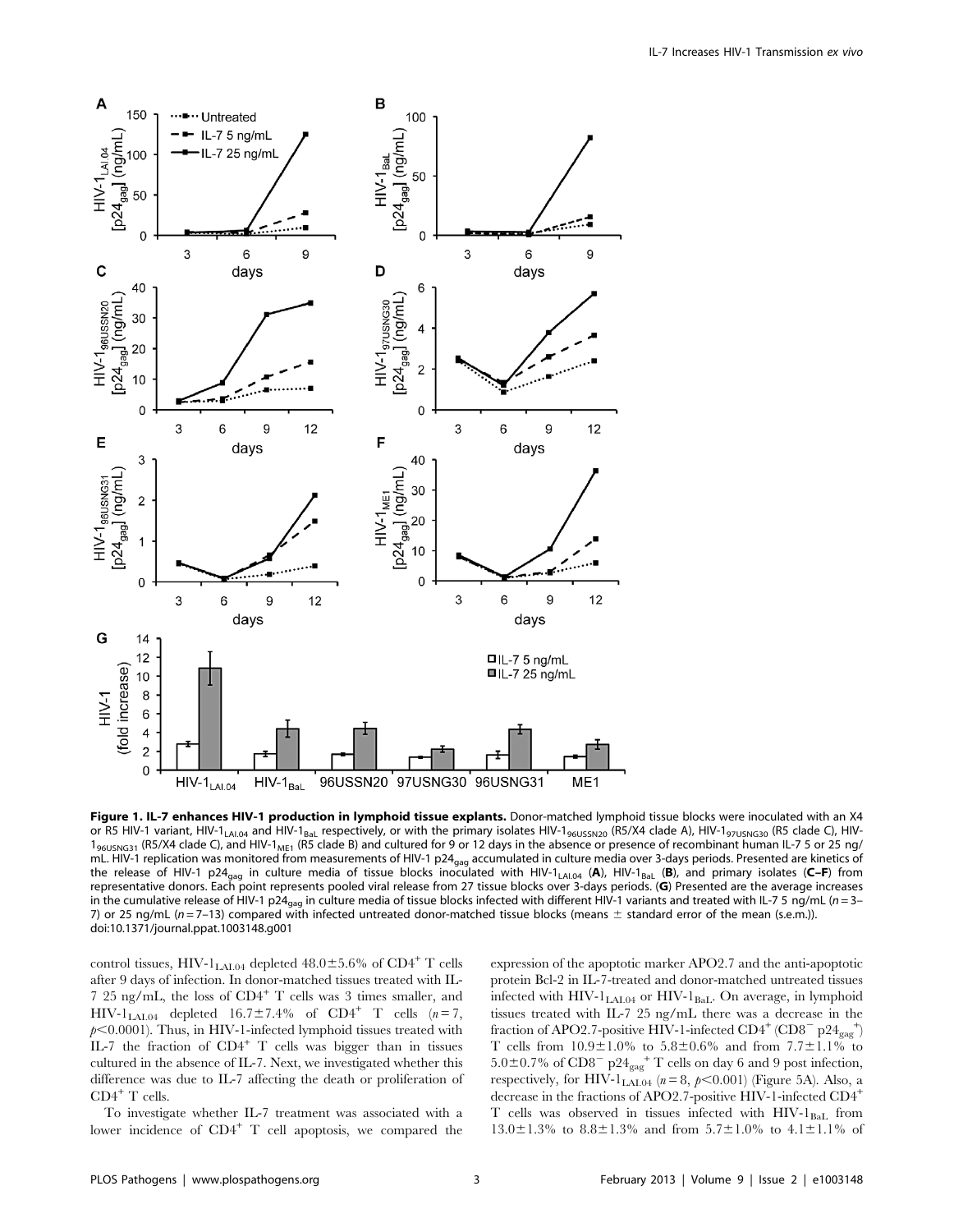

Figure 2. IL-7 increases the number of HIV-1-infected  $CD4^+$  T cells in lymphoid tissue explants. (A) Presented are dot plots for CD4<sup>+</sup> T cells isolated from HIV-1-infected tissue blocks treated or not treated with IL-7 25 ng/mL from a representative donor on day 9 post infection. The amount of HIV-1-infected CD4<sup>+</sup> (CD8<sup>-</sup> p24<sub>gag</sub><sup>+</sup>) T cells is expressed as percentage of  $CD3^+$   $CD8^-$  cells. Upper panel:  $HIV-1_{LALO4}$ , middle panel: HIV-1 $_{\text{Bal}}$ , lower panel: uninfected control. (B) Presented are the average increases in the numbers of HIV-1-infected CD4<sup>+</sup> T cells isolated from tissue blocks infected with HIV-1<sub>LAL04</sub> ( $n = 8$ ) or HIV-1<sub>BaL</sub>

 $(n=6)$  and treated with IL-7 25 ng/mL compared with infected untreated donor-matched tissue blocks (means  $\pm$  s.e.m.). doi:10.1371/journal.ppat.1003148.g002



Figure 3. IL-7 increases HIV-1 production and the number of HIV-1-infected CD4<sup>+</sup> T cells in cervico-vaginal tissue explants. Donor-matched cervico-vaginal tissue blocks were inoculated with HIV- $1_{\text{Bal}}$  and cultured for 12 days in the absence or presence of IL-7 5 or 25 ng/mL. (A) Presented are kinetics of the release of HIV-1 p24 $_{\text{gag}}$  in culture media of tissue blocks inoculated with HIV-1 $_{\text{Bal}}$  from a representative donor. Each point represents pooled viral release from 24 tissue blocks over 3-days periods. (B) Presented are the average increases in the cumulative release of HIV-1  $p24_{\text{gag}}$  in culture media of tissue blocks infected with HIV-1<sub>BaL</sub> and treated with IL-7 5 or 25 ng/mL compared with infected untreated donor-matched tissue blocks (means  $\pm$  s.e.m., n = 5). (C) Presented are dot plots for CD4<sup>+</sup> T cells isolated from HIV-1-infected tissue blocks treated or not treated with IL-7 25 ng/mL from a representative donor on day 9 post infection. The amount of HIV-1-infected CD4<sup>+</sup> (CD8<sup>-</sup> p24<sub>gag</sub><sup>+</sup>) T cells is expressed as percentage of total  $CD3^+$  CD8<sup> $-$ </sup> cells. doi:10.1371/journal.ppat.1003148.g003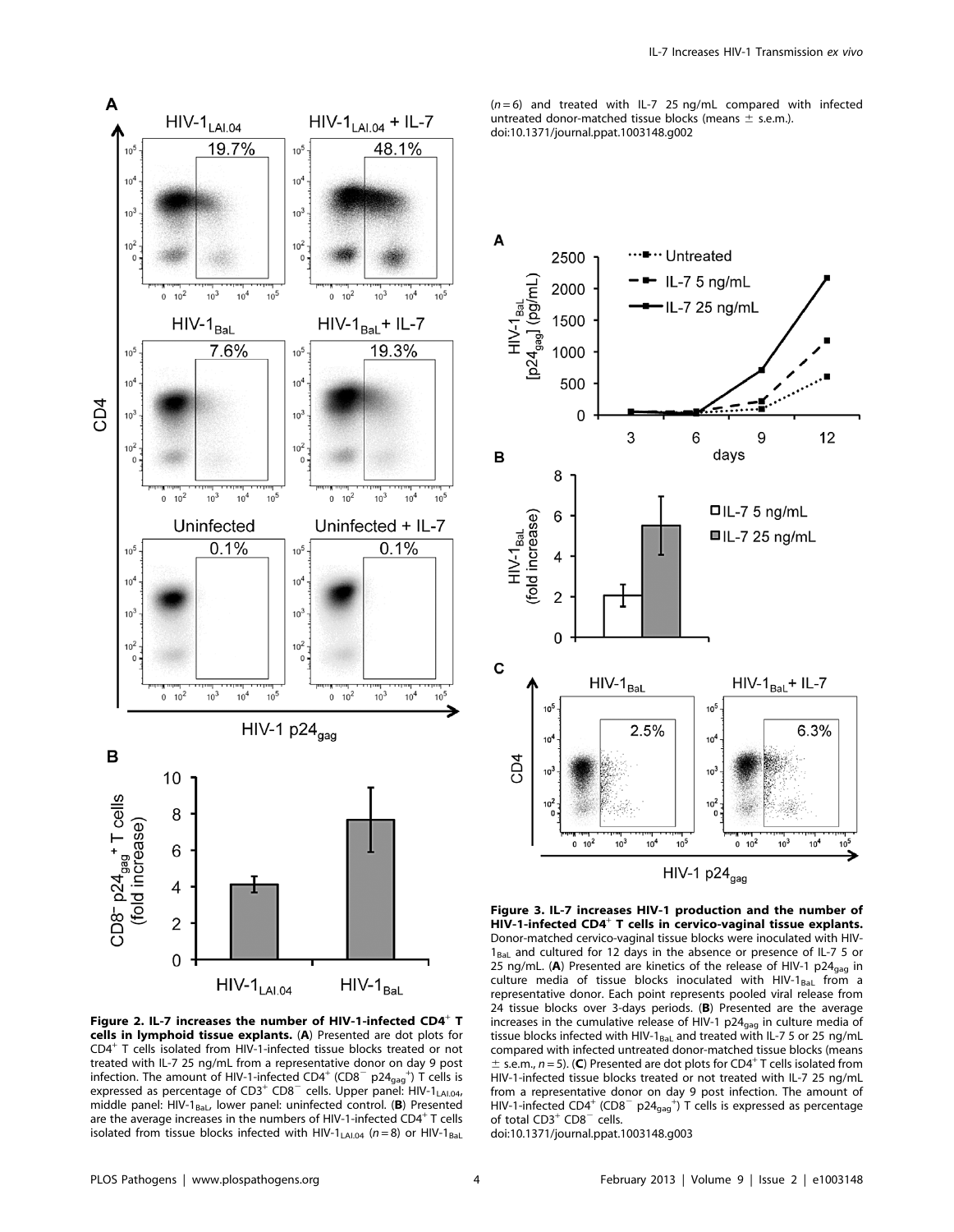

Figure 4. Exposure to IL-7 for a short time is sufficient to enhance HIV-1 production. Donor-matched lymphoid tissue blocks were treated with IL-7 overnight prior to infection with HIV-1 or until day 3 post infection, and subsequently cultured in the absence of IL-7. Presented are the average increases in the cumulative release of HIV-1  $p24_{\text{aaa}}$  in culture media of tissue blocks infected with HIV-1<sub>LAI.04</sub> ( $n = 4$ ) or  $\overline{HIV}$ -1<sub>BaL</sub> (n = 5) and treated with IL-7 25 ng/mL compared with infected untreated donor-matched tissue blocks (means  $\pm$  s.e.m.). doi:10.1371/journal.ppat.1003148.g004

 $CD8^{-}$  p24 $_{\text{gag}}$ <sup>+</sup> T cells on day 6 and 9 post infection, respectively  $(n = 6, p < 0.05)$  (Figure 5B).

Consistent with the down-regulation of the apoptotic marker APO2.7, IL-7 increased the expression of the anti-apoptotic protein Bcl-2 in HIV-1-infected  $CD4^+$  T cells. Since Bcl-2 is highly expressed by all mature T cells [27], we compared the levels of its expression by measuring the median fluorescence intensity (MFI) (Figure 6A). In HIV- $1_{IAL04}$ -infected lymphoid tissues, IL-7 25 ng/ mL increased Bcl-2 expression in HIV-1-infected CD4<sup>+</sup> T cells on average  $2.3\pm0.1$  fold and  $2.4\pm0.1$  fold on day 6 and 9 post infection, respectively  $(n=8, p<0.0001)$  (Figure 6B). For HIV- $1_{\text{BaI}}$ -infected lymphoid tissues, IL-7 increased Bcl-2 expression in HIV-1-infected CD4<sup>+</sup> T cells  $2.2 \pm 0.2$  fold and  $2.6 \pm 0.2$  fold on day 6 and 9 post infection, respectively  $(n=6, p<0.001)$ (Figure 6B). A similar effect was observed in cervico-vaginal tissues infected with HIV-1 $_{\rm BaL}$ . IL-7 25 ng/mL increased Bcl-2 expression in HIV-1-infected CD4<sup>+</sup> T cells on average  $1.5\pm0.1$ fold on day 9 post infection, compared with donor-matched infected untreated tissues ( $n = 4$ ,  $p < 0.05$ ) (Figure 6 C, D).

In both lymphoid and cervico-vaginal tissues, the anti-apoptotic effect of IL-7 was not limited to HIV-1-infected CD4<sup>+</sup> T cells but was observed in uninfected CD4<sup>+</sup> T cells as well. In HIV-1 infected lymphoid tissues treated with IL-7 25 ng/mL Bcl-2 expression in uninfected  $CD4^+$  (CD8<sup>-</sup> p24<sub>gag</sub><sup>-</sup>) T cells was increased on average  $2.5\pm0.2$  fold and  $2.7\pm0.1$  fold on day 6 and 9 post infection, respectively, for HIV- $1_{\text{LAL04}}$  ( $n=8$ ,  $p<0.0001$ ), and  $2.6\pm0.1$  fold and  $3.0\pm0.1$  fold on day 6 and 9 post infection,



Figure 5. IL-7 decreases apoptosis of HIV-1-infected CD4<sup>+</sup> T cells. Presented are the average fractions of HIV-1-infected CD4<sup>+</sup> (CD8<sup>-</sup> p24<sub>gag</sub><sup>+</sup>) T cells expressing the apoptotic marker APO2.7 isolated from donor-matched lymphoid tissue blocks infected with HIV-1<sub>LAI.04</sub> ( $n = 8$ ) (A) or HIV-1 $_{\text{Bal}}$  (n = 5) (B) treated or not treated with IL-7 25 ng/mL (means  $\pm$  s.e.m.). The amount of APO2.7<sup>+</sup> HIV-1-infected CD4<sup>+</sup> T cells is expressed as a percentage of total  $CDS^{-}$  p24 $_{gas}$ <sup>+</sup> T cells. doi:10.1371/journal.ppat.1003148.g005

respectively, for HIV-1 $_{\rm{BaL}}$  ( $n = 6$ ,  $p<0.0001$ ). In HIV-1 $_{\rm{BaL}}$ -infected cervico-vaginal tissues IL-7 25 ng/mL increased Bcl-2 expression in uninfected  $CD4^+$  T cells on average  $2.0\pm0.3$  fold on day 9 post infection ( $n = 4$ ,  $p < 0.05$ ) (Figure 6 C, D). The increase in Bcl-2 expression was accompanied by the decrease in APO2.7 expression. On average, in HIV-1-infected lymphoid tissues treated with IL-7 25 ng/mL the fraction of uninfected CD4<sup>+</sup> T cells expressing APO2.7 decreased from  $10.8\pm0.9\%$  to  $6.6\pm0.6\%$ and from  $11.0 \pm 1.2\%$  to  $8.3 \pm 0.8\%$  of CD8<sup>-</sup> p24<sub>gag</sub><sup>-</sup> T cells on day 6 and 9 post infection, respectively, for HIV- $1_{\text{LAL04}}$  ( $n = 8$ ,  $p<0.01$ ), and from 8.0±0.8% to 5.5±0.7% and from 4.6±0.8% to  $3.6\pm0.8\%$  of  $CD8^{-}$  p24<sub>gag</sub><sup>-</sup> T cells on day 6 and 9 post infection, respectively, for HIV-1<sub>BaL</sub>  $(n=6, p<0.05)$ .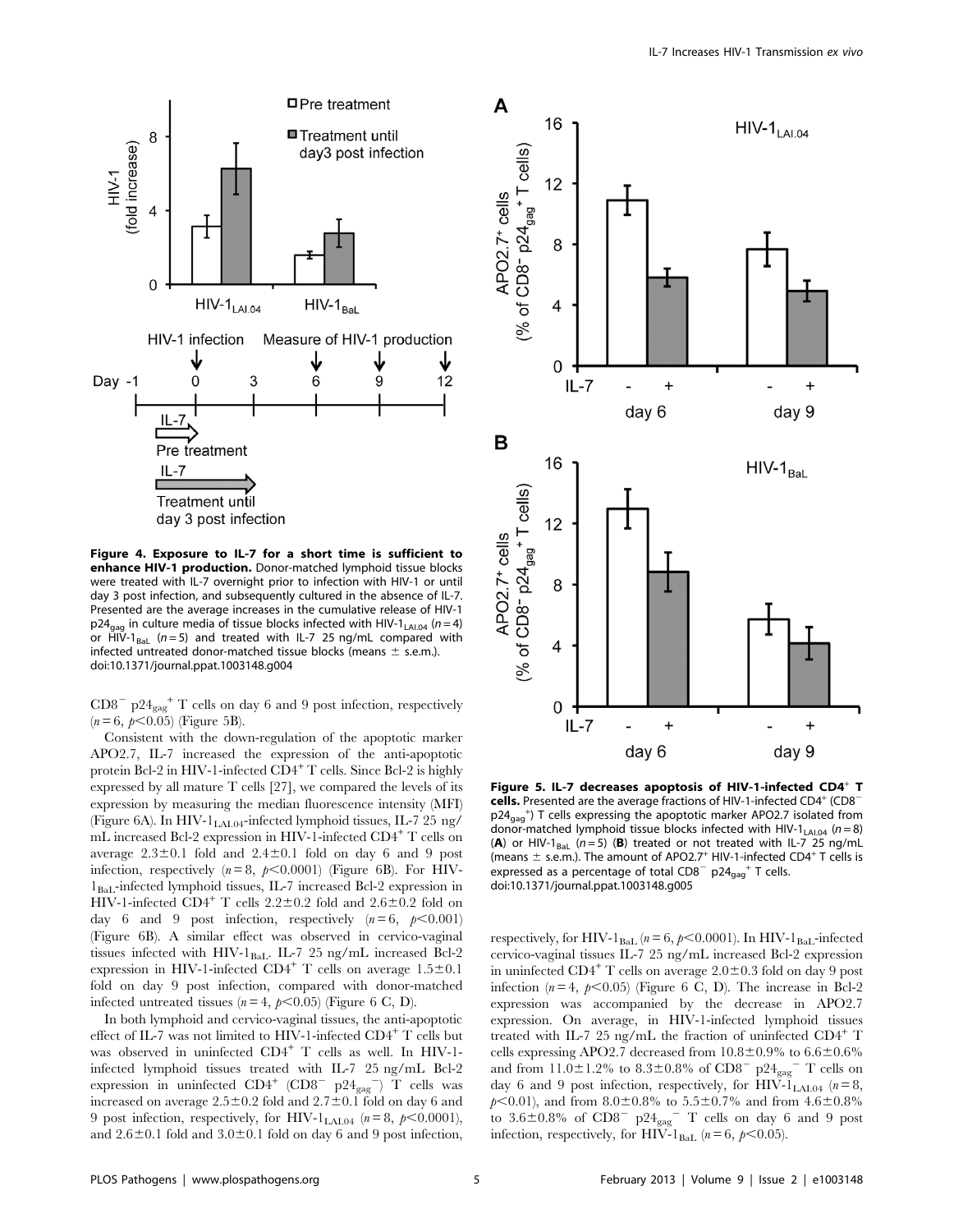

Figure 6. IL-7 up-regulates the expression of Bcl-2. (A) Presented are the expression levels of the anti-apoptotic protein Bcl-2 in HIV-1-infected  $CD4^+$  (CD8<sup>-</sup> p24<sub>gag</sub><sup>+</sup>) T cells isolated from lymphoid tissue blocks infected with HIV-1<sub>LAI.04</sub> or HIV-1<sub>BaL</sub> and treated with IL-7 25 ng/mL (black line) vs. infected untreated tissue blocks (red line) from a representative donor on day 9 post infection. The amount of Bcl-2 is expressed as median fluorescence intensity (MFI) value. (B) Presented are the average increases in Bcl-2 expression in HIV-1-infected CD4+ T cells isolated from lymphoid tissue blocks infected with HIV-1<sub>LAI.04</sub> ( $n = 8$ ) or HIV-1<sub>BaL</sub> ( $n = 6$ ) and treated with IL-7 25 ng/mL compared with infected untreated donor-matched tissue blocks (means  $\pm$  s.e.m.). (C) Presented are the expression levels of Bcl-2 in HIV-1-infected and -uninfected (CD8<sup>-</sup> p24<sub>gag</sub><sup>-</sup>) CD4<sup>+</sup> T cells isolated from cervico-vaginal tissue blocks infected with HIV-1 $_{\text{Bal}}$  and treated with IL-7 (black line) vs. untreated tissue blocks (red line) from a representative donor on day 9 post infection. (D) Presented are the average increases in Bcl-2 expression in HIV-1-infected and -uninfected CD4<sup>+</sup> T cells isolated from cervico-vaginal tissue blocks infected with HIV-1<sub>BaL</sub> and treated with IL-7 25 ng/mL compared with infected untreated donor-matched tissue blocks (means  $\pm$  s.e.m.,  $n = 5$ ). doi:10.1371/journal.ppat.1003148.g006

To investigate whether the increased number of  $CD4^+$  T cells in tissues treated with IL-7 compared with donor-matched untreated tissues was also associated with cell proliferation, we enumerated cycling cells by flow cytometry using the nuclear protein Ki-67 as marker of proliferation. In HIV-1-infected lymphoid tissues IL-7 25 ng/mL increased the fraction of Ki-67-positive HIV-1-infected  $CD4^+$  T cells on average  $2.3 \pm 0.6$  fold, from  $1.9 \pm 0.3\%$  to 4.0±1.0% of CD8<sup>-</sup> p24<sub>gag</sub><sup>+</sup> T cells for HIV-1<sub>LAI.04</sub> ( $n=6$ ,  $p<0.05$ ), and  $1.5\pm0.2$  fold, from  $5.2\pm0.8\%$  to  $7.8\pm1.2\%$  of  $CD8^{-}$  p24<sub>gag</sub><sup>+</sup> T cells for HIV-1<sub>BaL</sub> on day 9 post infection (n=6,  $p$ <0.05) (Figure 7 A, B). In these tissues, IL-7 also increased the fraction of Ki-67-positive uninfected  $CD4^+$  T cells on average 7.1±1.2 fold, from 0.7±0.1% to 5.2±1.5% of CD8<sup>-</sup> p24<sub>gag</sub><sup>-</sup> T cells for HIV-1<sub>LAL04</sub> ( $n = 6$ ,  $p < 0.0001$ ), and  $6.7 \pm 1.2$  fold, from  $0.8\pm0.1\%$  to  $5.9\pm1.6\%$  of  $\text{CD8}^{-}$   $\text{p24}_{\text{gag}}$   $^{-}$  T cells for HIV-1  $_{\text{BaL}}$  on day 9 post infection  $(n = 6, p < 0.001)$ .

### **Discussion**

Male-to-female HIV-1 transmission through vaginal intercourse is a complex process that depends on the ability of HIV-1 to infect its target cells in the mucosa of the female lower genital tract. The

immunological milieu of the female genital mucosa plays a critical role during the early stages of HIV-1 transmission [28], and semen actively affects this milieu [2,3]. In particular, semen contains many cytokines and we, among others, have found that the seminal cytokine network is deeply modified by HIV infection [12,13]. Although semen from HIV-1-infected individuals is enriched in IL-7 [12,13], little is known about the role of this cytokine in HIV sexual transmission.

IL-7 is a member of the common gamma-chain cytokine family comprising IL-2, IL-4, IL-15, and IL-21 [29]. IL-7 has crucial and non-redundant functions in modulating T cell development and peripheral naïve and memory T cell homeostasis  $[14,30,31]$ . The main source of IL-7 in semen is believed to be the prostate, where IL-7 is important for maintaining T cells residing in prostateassociated lymphoid tissue [32]. Specifically, in the current work, we simulated the *in vivo* situation by depositing HIV-1 on *ex vivo* cervico-vaginal tissue together with IL-7 at concentrations comparable to those measured in semen of HIV-1-infected individuals [13]. Epithelial cells isolated from the female genital tract and immortalized, namely endocervical epithelial cells, have been described as releasing IL-7, whereas ectocervical and vaginal epithelial cell lines do not produce IL-7 [33]. In culture media of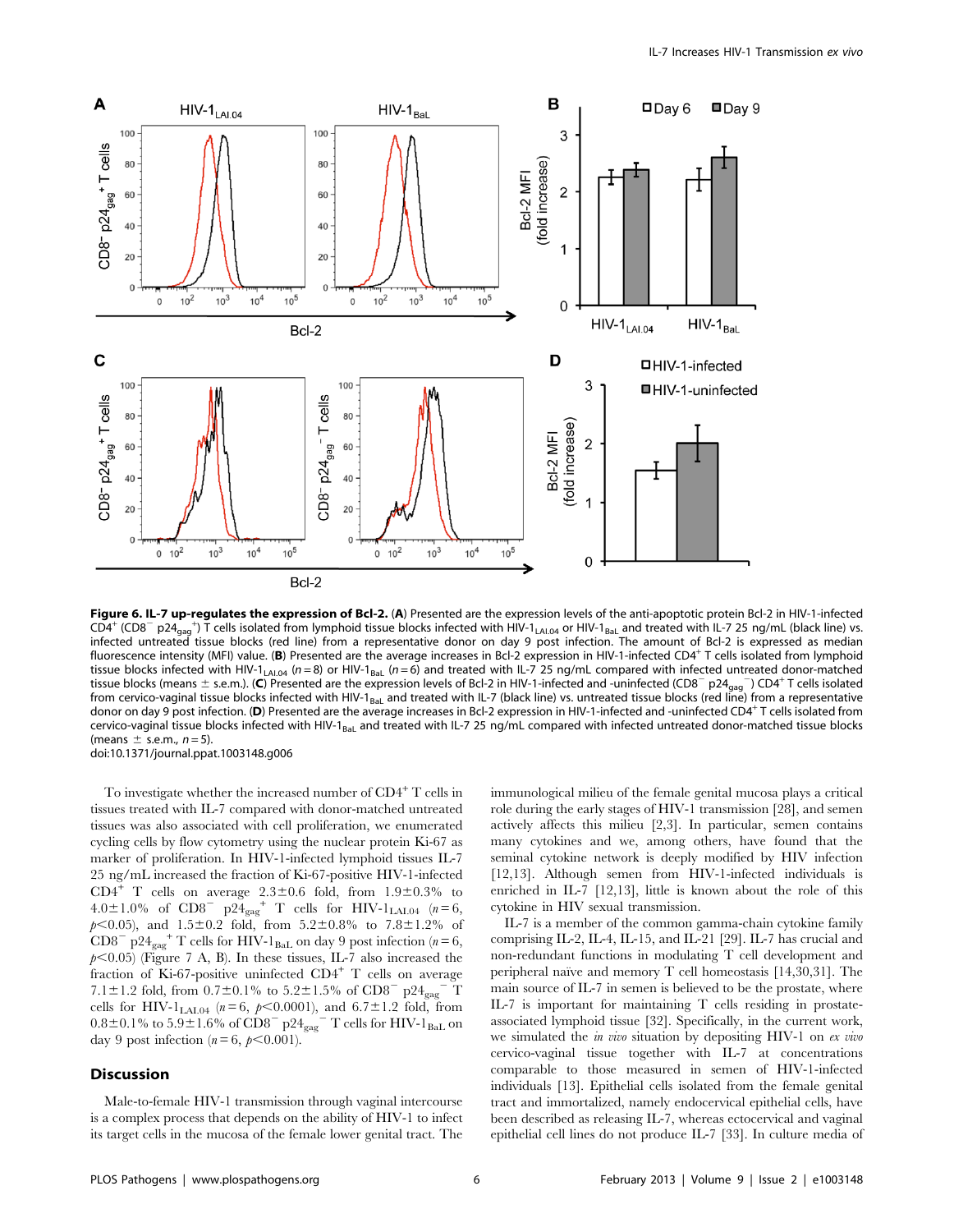

Figure 7. IL-7 increases the proliferation of HIV-1-infected CD4<sup>+</sup> T cells. (A) Presented are dot plots for HIV-1-infected CD4<sup>+</sup> (CD8<sup>-</sup> p24<sub>gag</sub><sup>+</sup>) T cells isolated from lymphoid tissue blocks infected with HIV-1<sub>LAI.04</sub> or HIV-1<sub>BaL</sub> treated or not treated with IL-7 25 ng/mL from a representative donor on day 9 post infection. The amount of Ki-67<sup>+</sup> HIV-1-infected CD4<sup>+</sup> T cells is expressed as percentage of total CD8<sup>-</sup> p24<sub>gag</sub><sup>+</sup> T cells. (B) Presented are the average fractions of HIV-1-infected CD4<sup>+</sup> T cells expressing Ki-67 isolated from donor-matched lymphoid tissue blocks infected with HIV-1<sub>LAI.04</sub> or HIV-1<sub>BaL</sub> treated or not treated with IL-7 25 ng/mL (means  $\pm$  s.e.m., n = 6). doi:10.1371/journal.ppat.1003148.g007

cervico-vaginal tissue blocks ex vivo, we did not detect IL-7 over 12 days of culture, which allowed us to study the role of this cytokine in HIV-1 transmission ex vivo.

In our study we also used lymphoid (tonsillar) tissue ex vivo to assess viral dissemination and HIV-1-induced CD4<sup>+</sup> T cell depletion. Reticular stromal cells isolated from human tonsils have been reported to produce IL-7, which localizes at the cell surface to be presented to naïve  $T$  cells [34]. However, there are no data on the absolute amount of IL-7 released by isolated stromal cells in vitro. In our experiments, integral tonsillar tissue blocks did not secrete detectable amount of this cytokine in culture medium, suggesting that produced IL-7 remains on the surface of stromal cells or is readily taken up by neighboring T cells.

We found that IL-7 significantly enhanced replication of the R5 variant HIV-1<sub>BaL</sub> in cervico-vaginal explants from all the donors tested in this study, including one tissue sample in which, according to our criteria (see Materials and Methods), there was no replication in the untreated tissue. Similarly, we observed an enhancement of HIV-1 replication in lymphoid tissue infected with both R5 and X4 HIV-1 variants, since unlike cervico-vaginal tissue ex vivo, lymphoid tissue supports replication of HIV-1 of both phenotypes. This enhancement became detectable on day 6 post infection and seems to be independent of the absolute level of viral replication, as it was also observed in tissues infected with a viral inoculum diluted 100 fold. The enhancement of HIV-1 replication by IL-7 was not restricted to laboratory strains of this virus but was also observed for primary isolates. Moreover, this enhancement was observed for HIV-1 isolates of all three tested clades. Among these isolates were mono CCR5-tropic and dual CXCR4/CCR5 tropic HIV-1 variants. Viruses of the former tropism are thought to be preferentially transmitted and to dominate early stages of infection, while the latter are characteristic of later stages of HIV-1 disease [35,36]. Thus, IL-7 seems to be an enhancer of replication of different HIV-1 variants replicating at different levels in different human tissues.

In general, our results are in agreement with previously reported IL-7-mediated enhancement of HIV-1 replication in primary mature thymocytes [27] and in PBMCs isolated from chronically infected patients, upon in vitro stimulation [37]. Also, it has been reported that IL-7 is able to induce HIV-1 permissiveness in quiescent T cells [38] and can reactivate latent HIV-1 in resting CD4<sup>+</sup> T cells isolated from infected individuals [39,40].

In our experiments, although the magnitude of HIV-1 enhancement was proportional to the length of exposure to IL-7, we found that IL-7 does not need to be present during the entire culture period to up-regulate HIV-1 infection. Moreover, when tissues were exposed to IL-7 prior to HIV-1 infection only, subsequent HIV-1 replication was enhanced.

Similarly, IL-7 enhanced HIV-1 replication when infection was performed on the background of human seminal fluid. It is known that semen collected with currently available protocols (ejaculated, coagulated, liquefied, frozen, and thawed) is toxic in vitro [20–22]. Therefore, for these experiments we used lymphoid tissue, where HIV-1 replication is more robust than in cervico-vaginal tissue. Although experiments on HIV-1 transmission to cervico-vaginal tissue blocks in the context of freshly ejaculated semen from HIV-1-infected men would be more informative, such experiments are difficult to perform due to logistic and ethical obstacles. Nevertheless, our data, being extrapolated to male-to-female in vivo HIV-1 transmission, suggest that a high concentration of IL-7 in semen may render the female lower genital tract mucosa more susceptible to HIV-1 acquisition.

What are the mechanisms of IL-7-mediated facilitation of HIV-1 infection?

Our data indicate that IL-7 prevents tissue  $CD4^+$  T cell depletion by suppressing their apoptosis. Consistent with the IL-7 mediated prolongation of the life of  $CD4^+$  T cells [14], we observed a general and persistent increase in the expression of the anti-apoptotic protein Bcl-2 in  $CD4^+$  T cells, both infected and uninfected. Another evidence of suppression of apoptosis by IL-7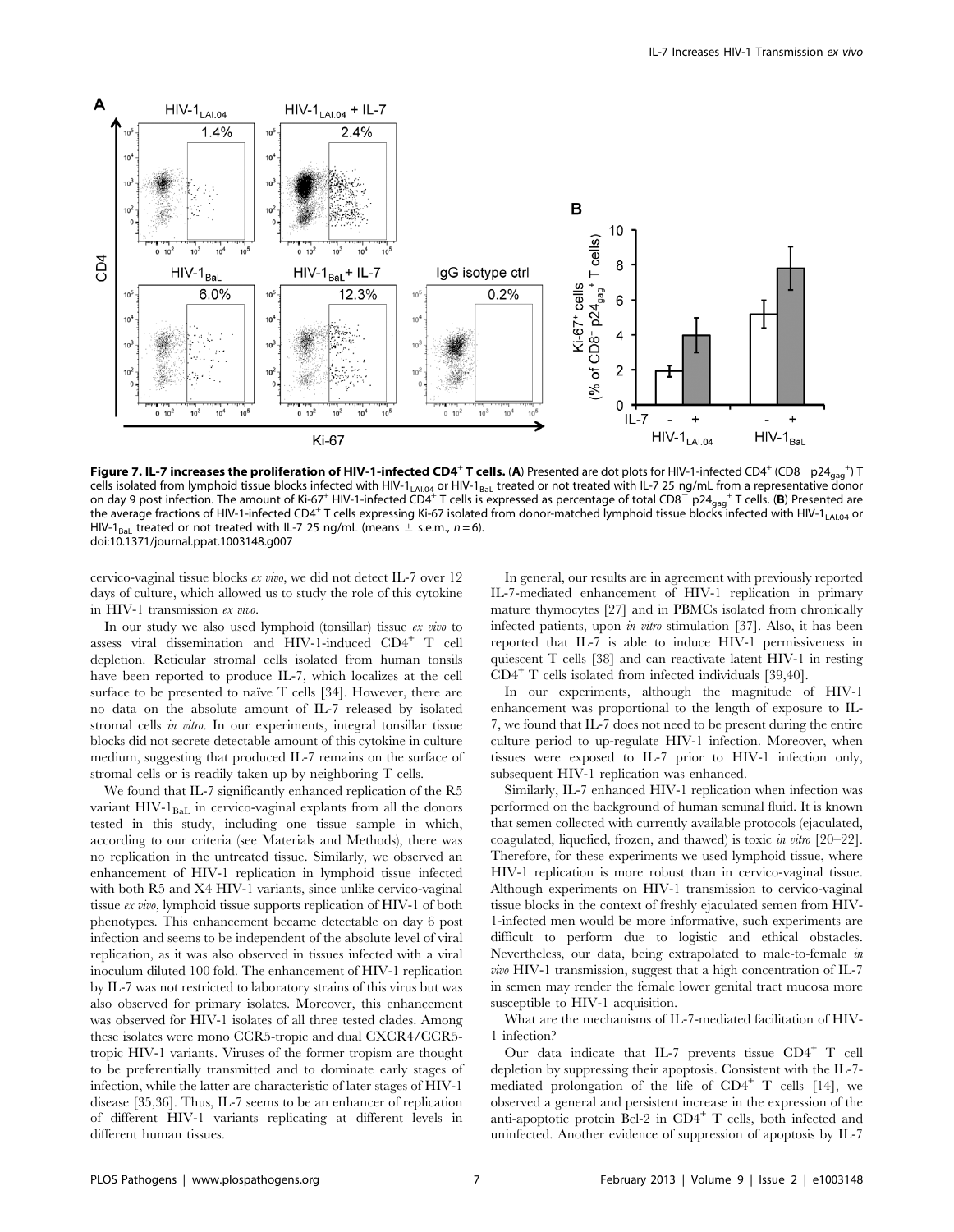was the decrease in the number of  $CD4^+$  T cells expressing the apoptotic marker APO2.7. Thus, IL-7 not only prolonged the life of cells that produce virus, thus allowing a continuous release of HIV-1, but it also prevented death of uninfected  $CD4^+$  T cells, thus providing HIV-1 with more potential targets.

The reduction of apoptosis by IL-7 observed in ex vivo tissues is in general agreement with the reduction of spontaneous apoptosis in T cells obtained from HIV-1-infected individuals, upon IL-7 treatment in vitro [41], and with the recent data on IL-7 treatment of rhesus macaques in the acute phase of simian immunodeficiency virus (SIV) infection in the absence of antiretroviral therapy [42]. In the latter study, IL-7 administration resulted in reduced depletion of circulating  $CD4^+$  T cells and in sustained increase in the expression of Bcl-2, associated with a transient increase in SIV replication.

However, the number of HIV-1-producing cells was increased in IL-7-treated tissues not only because of suppression of apoptosis but, as our data on Ki-67 expression indicate, also because IL-7 induced the proliferation of  $CD4^+$  T cells, both infected and uninfected. The IL-7-mediated promotion of cell proliferation has been reported for cultures of isolated cells [17,41,43–45] and is the basis of the current clinical trial aimed to increase T cell count in HIV-1 infected individuals [16,17].

In our experiments, the two described mechanisms through which IL-7 facilitates HIV-1 infection, the prevention of apoptosis and the promotion of  $CD4^+$  T cells proliferation, resulting in the increase in the number of cells producing virus and in the duration of production, seem to be sufficient to explain the observed phenomenon of up-regulation of HIV-1 infection by IL-7. Additional mechanisms may contribute to the effect of IL-7 on HIV-1 tissue infection. These mechanisms may include upregulation of co-stimulatory molecules on  $CD4^+$  T cells [37], direct induction of HIV-1 LTR transcription [40], increased expression of the coreceptor CXCR4 on  $CD4^+$  T cells [45–47], and induction of permissiveness of quiescent T cells for HIV infection [38].

Although the system of cervico-vaginal and lymphoid tissue  $ex$ vivo seems to adequately simulate the main hallmarks of HIV-1 infection, such as the size of the pool of HIV-1 infected  $CD4^+$  T cells, the depletion of  $CD4^+$  T cells by HIV-1, etc., it has limitations. In particular, in ex vivo tissues there is no recruitment of immune cells, which may play an important role in establishing HIV-1 infection. Cervico-vaginal explants are not polarized, and both IL-7 and HIV have immediate access to the inner mucosal cells, although in vivo HIV-1 is also thought to have access to these cells through lesions in the epithelial layer of the female genital mucosa. Finally, in our model we used cell-free HIV-1, while according to some reports cell-associated HIV-1 also may be transmitted in vivo [48].

Although our data indicate that IL-7 promotes HIV-1 transmission to cervico-vaginal tissue and its dissemination in lymphoid tissue, there is no apparent contradiction of these data with the beneficial effect of IL-7 for HIV-1-infected individuals [19]. Indeed, Levy et al. reported that subcutaneous administration of IL-7 leads to a dose-dependent  $CD4^+$  T cell increase in HIV-1-infected subjects receiving antiretroviral therapy, although transient low HIV viremia was seen in 6 of 26 patients [16]. In spite of this beneficial effect, in those individuals who shed virus in semen an elevated level of seminal IL-7 may increase the probability of HIV-1 transmission to their sexual partners.

In summary, although the effect of IL-7 on HIV replication in isolated cells as well as the effects of IL-7 on individuals already infected with HIV-1 have been reported, our study is the first to address the role of IL-7 in HIV-1 male-to-female transmission.

Our results demonstrate that exposure of cervico-vaginal and lymphoid tissues ex vivo to IL-7 at concentrations comparable with those found in semen of HIV-1-infected individuals facilitates HIV-1 infection. The IL-7-mediated enhancement of HIV-1 production is associated with the proliferation and prevention of apoptosis of infected  $CD4^+$  T cells as well as of new potential target cells for HIV-1. These effects may be important for HIV-1 transmission because, unlike lymphoid tissue, the cervix contains a relatively low number of  $CD4^+$  T cells [24], which in vivo are the primary targets for HIV-1 infection [28]. Therefore, the increase in the number and the prolongation of the lifespan of HIV-1 infected cells, together with uninfected cells, will result in expanding the founder pool of infected cells, thus enhancing the risk of HIV-1 acquisition.

IL-7 seems to belong to a group of soluble factors [4,5] that facilitate HIV-1 transmission. The concentration of these facilitating factors in semen of HIV-1-infected men may be a key determinant of the efficiency of HIV-1 transmission to uninfected partners through vaginal intercourse.

## Materials and Methods

## Tissue culture ex vivo

Tonsillar tissues from routine tonsillectomies were obtained from the Children's Hospital (Washington, DC). Cervicovaginal tissues were obtained from routine hysterectomy through the National Disease Research Interchange (NDRI, Philadelphia, PA). All tissues were anonymous pathological samples obtained according to an Institutional Review Boardapproved protocol.

Tonsillar tissues were dissected into approximately 8-mm<sup>3</sup> blocks and placed on collagen sponge gels in culture medium at the air-liquid interface in a 6-well plate (9 blocks/well in 3 mL of RPMI1640 supplemented with 20% fetal bovine serum (FBS, Gemini Bioproducts, West Sacramento, CA). For each experimental condition, from 18 to 27 blocks were used, depending on the experiment. Tissue blocks were infected by application of  $6.3 \mu L$  of viral stock, undiluted or diluted 100 fold in RPMI1640, on top of each block [49]. In some experiments the infection was performed by application of viral stock mixed 1:1 with 20% seminal fluid (European sperm bank USA, Seattle, Washington).

The mucosal epithelium and the underlying stroma of both the ectocervix and the endocervix were separated from muscular tissue and dissected into approximately 8-mm3 blocks. For each experimental condition 24 cervical blocks were transferred into two 1.5-mL conical tubes (12 blocks per tube), each containing 0.5 mL of viral stock HIV-1<sub>BaL</sub>. After 2 hours of incubation at  $37^{\circ}$ C, tissue blocks were gently washed three times with 4 mL of phosphate-buffered saline (PBS) and placed on top of a collagen sponge gel in a 12-well plate (8 blocks/well in 1 mL of RPMI1640 supplemented with 20% FBS).

Tonsillar and cervico-vaginal tissue blocks were cultured for 6, 9, or 12 days (depending on the goal of the experiment) in the presence or absence of 5 or 25 ng/mL of recombinant human IL-7 (Peprotech, Rocky Hill, NJ) with a change of medium every 3 days.

## Viruses

 $HIV-1<sub>BaL</sub>$  and  $HIV-1<sub>LAI.04</sub>$  viral preparations were obtained from the Virology Quality Assurance Laboratory at Rush University (Chicago, IL). Viral stocks were obtained from the medium of peripheral blood mononuclear cell cultures inoculated with either  $HIV-1<sub>BaL</sub>$  or  $HIV-1<sub>LAI.04</sub>$ , originally received from the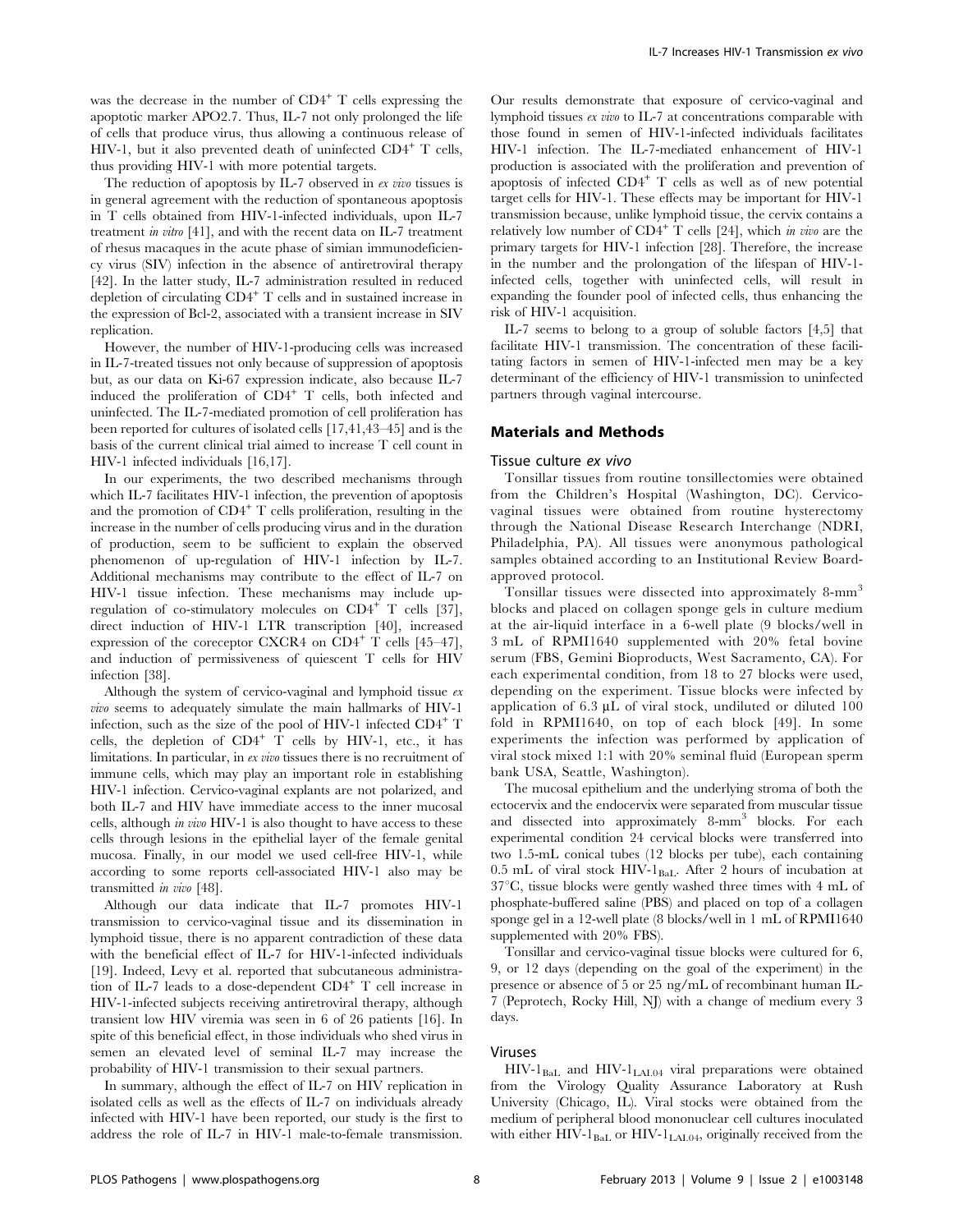NIH AIDS Reagent Program. HIV-1 p24<sub>gag</sub> concentrations were  $49\pm3$  ng/mL and  $53\pm3$  ng/mL for HIV-1<sub>BaL</sub> and HIV-1<sub>LAL04</sub> stock, respectively.

Viral stocks of HIV-1 clinical isolates were obtained through the NIH AIDS reagent program: deposited in the program by Drs D. Ellenberger, P. Sullivan, and R.B. Lal  $(HIV-1_{961JSSN20}$ ,  $HIV-1_{196JSSN20}$  $1_{97USNG30}$ , and HIV- $1_{96USNG31}$  [50], and by Dr. Phalguni Gupta (HIV-1<sub>ME1</sub>) [51]. HIV-1 p24<sub>gag</sub> concentrations were  $182 \pm 12$  ng/ mL,  $275\pm23$  ng/mL,  $97\pm6$  ng/mL, and  $914\pm49$  ng/mL for HIV- $1_{96USSN20}$ , HIV- $1_{97USNG30}$ , HIV- $1_{96USNG31}$ , and HIV- $1_{ME1}$ , respectively.

#### Flow cytometry

Tonsillar and cervico-vaginal tissue blocks were digested for 30 and 45 minutes respectively, with Liberase low Dispase concentration (Roche, Indianapolis, IN) at final concentration of 8 mg/mL in 1 mL of RPMI1640 containing DNase I (Roche) at final concentration of  $100 \mu g/mL$ . Single-cell suspensions were washed in staining buffer (PBS supplemented with 2% normal mouse serum; Gemini Bioproducts). To characterize tissue lymphocytes, cell suspensions were stained with different combinations of the monoclonal antibodies anti-CD3 Qdot 655, anti-CD4 Qdot 605, and anti-CD8 Pacific Blue (Invitrogen, Carlsbad, CA). After surface staining, cells were permeabilized with the Fix & Perm Kit (Invitrogen) and stained with the monoclonal antibodies anti-HIV-1  $p24_{\text{gag}}$ fluorescein isothiocyanate (Beckman Coulter, Fullerton, CA), anti-Bcl-2 phycoerythrine (PE) (BD Bioscience, San Jose, CA), and anti-APO2.7 PE-Cy5 (Beckman Coulter). Cells were stained with the monoclonal antibody anti-Ki-67 PE (BD Bioscience) upon permeabilization with the FOXP3 Fix/Perm Buffer Set (Biolegend, San Diego, CA).

Data were acquired on an LSRII flow cytometer (BD Biosciences) equipped with 355-, 405-, 488-, 532-, and 638-nm laser lines using DIVA 6.1.2 software (BD Biosciences), and analyzed with FlowJo version 9.4.10 (Tree Star, Ashland, OR). We identified and excluded dead cells from the analysis using the LIVE/DEAD fixable Blue Dead Cell Stain kit (Invitrogen) and identified lymphocytes according to their light-scattering properties. We quantified cell depletion by using the AccuCheck counting beads (Invitrogen) according to the manufacturer's instructions.

#### References

- 1. World Health Organization (2010) Global Report: UNAIDS Report on the global AIDS epidemic. Available: http://www.unaids.org/globalreport/global\_ report.htm.
- 2. Doncel GF, Joseph T, Thurman AR (2011) Role of semen in HIV-1 transmission: inhibitor or facilitator? Am J Reprod Immunol 65: 292–301.
- 3. Sabatte J, Lenicov FR, Cabrini M, Rodriguez CR, Ostrowski M, et al. (2011) The role of semen in sexual transmission of HIV: beyond a carrier for virus particles. Microbes infec 13: 977–982.
- 4. Munch J, Rucker E, Standker L, Adermann K, Goffinet C, et al. (2007) Semenderived amyloid fibrils drastically enhance HIV infection. Cell 131: 1059–1071.
- 5. Roan NR, Muller JA, Liu H, Chu S, Arnold F, et al. (2011) Peptides released by physiological cleavage of semen coagulum proteins form amyloids that enhance HIV infection. Cell Host Microbe 10: 541–550.
- 6. Martellini JA, Cole AL, Venkataraman N, Quinn GA, Svoboda P, et al. (2009) Cationic polypeptides contribute to the anti-HIV-1 activity of human seminal plasma. FASEB J 23: 3609–3618.
- 7. Politch JA, Tucker L, Bowman FP, Anderson DJ (2007) Concentrations and significance of cytokines and other immunologic factors in semen of healthy fertile men. Hum Reprod 22: 2928–2935.
- 8. Berlier W, Cremel M, Hamzeh H, Levy R, Lucht F, et al. (2006) Seminal plasma promotes the attraction of Langerhans cells via the secretion of CCL20 by

# Dynamic immunofluorescent cytometric bead assay for HIV-1  $p24_{\text{gaa}}$  quantification

We evaluated productive HIV-1 infection from measurements of HIV-1  $p24_{\text{gag}}$  antigen in medium of tonsillar and cervicovaginal tissue cultures, using a dynamic immunofluorescent cytometric bead assay. The assay was performed as described previously [52].

### Statistical analysis

We conducted statistical analysis using the software GraphPad Prism (Version 4.0c). To account for inter-donor variability, we calculated the ratios between IL-7-treated and IL-7-untreated donor-matched conditions of: the values of HIV-1  $p24_{\text{gag}}$ concentrations in culture media, the numbers and percentages of  $\text{CD8}^-$  p24<sub>gag</sub><sup>+</sup> T cells, the percentages of APO2.7<sup>+</sup> T cells, Ki-67<sup>+</sup> T cells, and the values of Bcl-2 MFI. For CD4<sup>+</sup> T cell depletion, we calculated the difference in the percentages of  $CD3^+$   $CD8^$ cells between IL-7-treated and IL-7-untreated donor-matched conditions. Ratio and difference values were first log(n) transformed to be normally distributed, as verified by the Shapiro-Wilk normality test, and One-sample t tests were used to test for a nonzero mean. All tests were two-tailed, and a  $p$ -value of  $< 0.05$ defined statistical significance.

### Accession numbers

The UniProtKB (http://www.uniprot.org/) accession numbers for the proteins discussed in this paper are BCL2\_HUMAN (P10415), IL-7\_HUMAN (P13232), KI67\_HUMAN (P46013), and HIV-1  $p24_{\text{gag}}$  (Q7ZBG8).

#### Acknowledgments

The following reagents were obtained through the AIDS Research and Reference Reagent Program, Division of AIDS, NIAID, NIH: HIV-196USSN20, HIV-197USNG30, and HIV-196USNG31 from Drs D. Ellenberger, P. Sullivan, and R.B. Lal [50], and HIV-1<sub>ME1</sub> from Dr. Phalguni Gupta [51]. We thank Drs R. Romero and S.S. Hassan for their generous assistance in experiments with cervico-vaginal tissue.

The present work is part of A. Introini's PhD research as student of the Doctoral School of Molecular Medicine at the University of Milan in partnership with the National Institutes of Health.

#### Author Contributions

Conceived and designed the experiments: AI CV AL JCG LM. Performed the experiments: AI CV. Analyzed the data: AI CV JCG LM. Wrote the paper: AI CV AL JCG LM.

vaginal epithelial cells: involvement in the sexual transmission of HIV. Hum Reprod 21: 1135–1142.

- 9. Kafka JK, Sheth PM, Nazli A, Osborne BJ, Kovacs C, et al. (2012) Endometrial epithelial cell response to semen from HIV-infected men during different stages of infection is distinct and can drive HIV-1-long terminal repeat. AIDS 26: 27– 36.
- 10. Li Q, Estes JD, Schlievert PM, Duan L, Brosnahan AJ, et al. (2009) Glycerol monolaurate prevents mucosal SIV transmission. Nature 458: 1034–1038.
- 11. Ochiel DO, Ochsenbauer C, Kappes JC, Ghosh M, Fahey JV, et al. (2010) Uterine epithelial cell regulation of DC-SIGN expression inhibits transmitted/ founder HIV-1 trans infection by immature dendritic cells. PloS One 5: e14306.
- 12. Anderson JA, Ping LH, Dibben O, Jabara CB, Arney L, et al. (2010) HIV-1 Populations in Semen Arise through Multiple Mechanisms. PLoS Pathog 6: e1001053.
- 13. Lisco A, Munawwar A, Introini A, Vanpouille C, Saba E, et al. (2012) Semen of HIV-1-infected individuals: local shedding of herpesviruses and reprogrammed cytokine network. J Infect Dis 205: 97–105.
- 14. Jiang Q, Li WQ, Aiello FB, Mazzucchelli R, Asefa B, et al. (2005) Cell biology of IL-7, a key lymphotrophin. Cytokine Growth Factor Rev 16: 513–533.
- 15. Mackall CL, Fry TJ, Gress RE (2011) Harnessing the biology of IL-7 for therapeutic application. Nat Rev Immunol 11: 330–342.